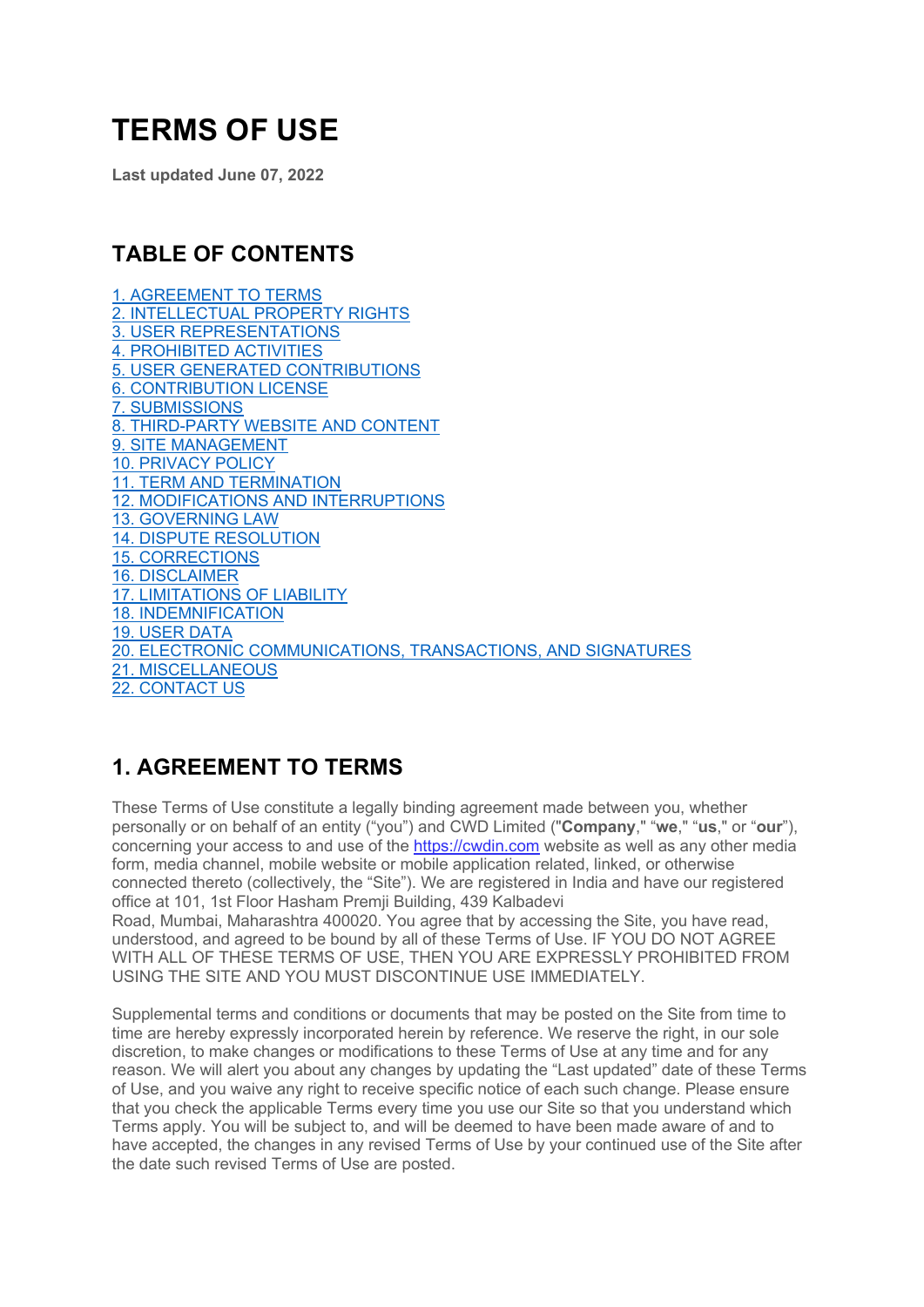The information provided on the Site is not intended for distribution to or use by any person or entity in any jurisdiction or country where such distribution or use would be contrary to law or regulation or which would subject us to any registration requirement within such jurisdiction or country. Accordingly, those persons who choose to access the Site from other locations do so on their own initiative and are solely responsible for compliance with local laws, if and to the extent local laws are applicable.

The Site is intended for users who are at least 18 years old. Persons under the age of 18 are not permitted to use or register for the Site.

# **2. INTELLECTUAL PROPERTY RIGHTS**

Unless otherwise indicated, the Site is our proprietary property and all source code, databases, functionality, software, website designs, audio, video, text, photographs, and graphics on the Site (collectively, the "Content") and the trademarks, service marks, and logos contained therein (the "Marks") are owned or controlled by us or licensed to us, and are protected by copyright and trademark laws and various other intellectual property rights and unfair competition laws of the United States, international copyright laws, and international conventions. The Content and the Marks are provided on the Site "AS IS" for your information and personal use only. Except as expressly provided in these Terms of Use, no part of the Site and no Content or Marks may be copied, reproduced, aggregated, republished, uploaded, posted, publicly displayed, encoded, translated, transmitted, distributed, sold, licensed, or otherwise exploited for any commercial purpose whatsoever, without our express prior written permission.

Provided that you are eligible to use the Site, you are granted a limited license to access and use the Site and to download or print a copy of any portion of the Content to which you have properly gained access solely for your personal, non-commercial use. We reserve all rights not expressly granted to you in and to the Site, the Content and the Marks.

# **3. USER REPRESENTATIONS**

By using the Site, you represent and warrant that: (1) you have the legal capacity and you agree to comply with these Terms of Use; (2) you are not a minor in the jurisdiction in which you reside; (3) you will not access the Site through automated or non-human means, whether through a bot, script, or otherwise; (4) you will not use the Site for any illegal or unauthorized purpose; and (5) your use of the Site will not violate any applicable law or regulation.

If you provide any information that is untrue, inaccurate, not current, or incomplete, we have the right to suspend or terminate your account and refuse any and all current or future use of the Site (or any portion thereof).

# **4. PROHIBITED ACTIVITIES**

You may not access or use the Site for any purpose other than that for which we make the Site available. The Site may not be used in connection with any commercial endeavours except those that are specifically endorsed or approved by us.

As a user of the Site, you agree not to:

§ Systematically retrieve data or other content from the Site to create or compile, directly or indirectly, a collection, compilation, database, or directory without written permission from us.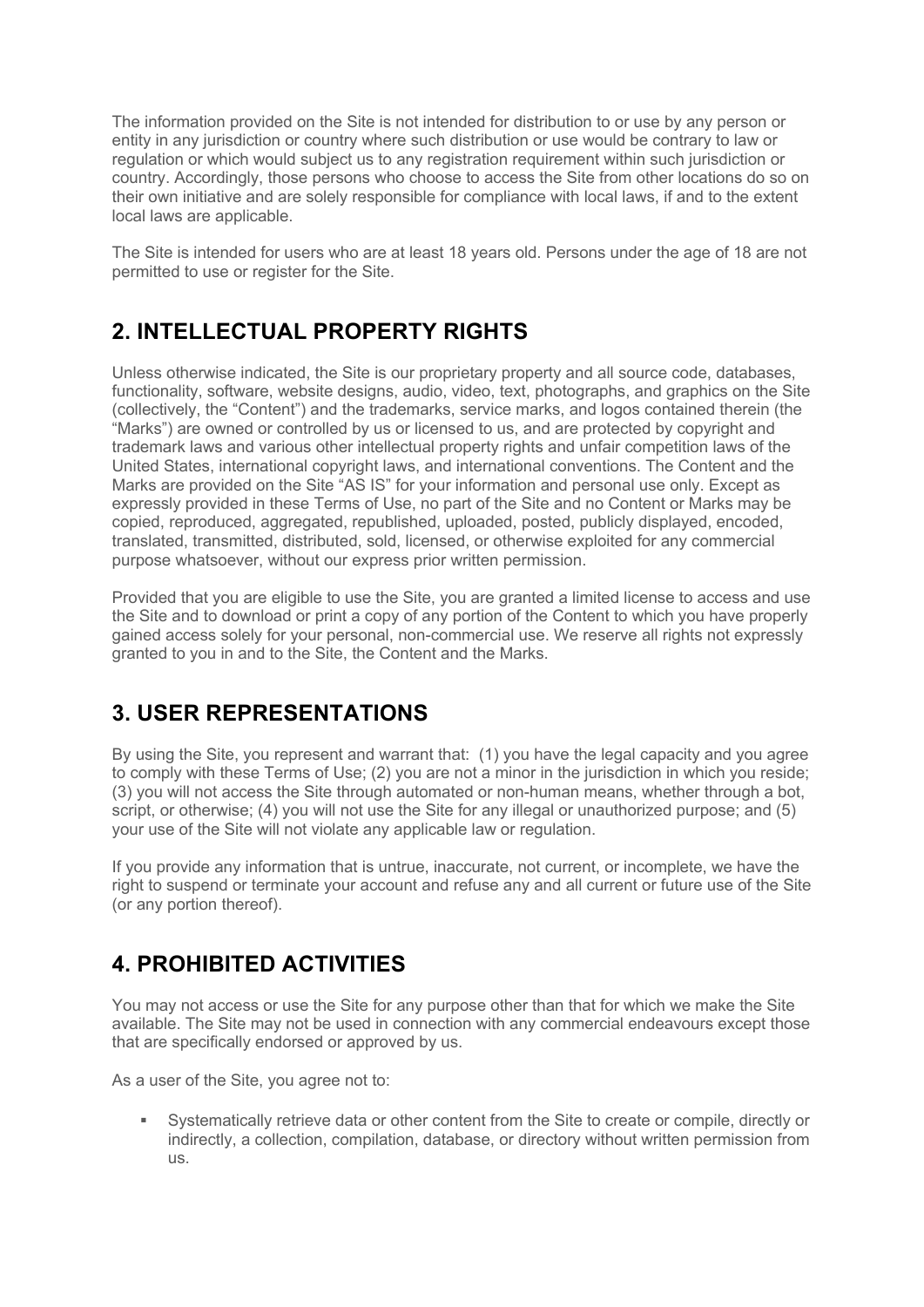- Trick, defraud, or mislead us and other users, especially in any attempt to learn sensitive account information such as user passwords.
- Circumvent, disable, or otherwise interfere with security-related features of the Site, including features that prevent or restrict the use or copying of any Content or enforce limitations on the use of the Site and/or the Content contained therein.
- Disparage, tarnish, or otherwise harm, in our opinion, us and/or the Site.<br>■ Lise any information obtained from the Site in order to barass, abuse, or
- Use any information obtained from the Site in order to harass, abuse, or harm another person.
- § Make improper use of our support services or submit false reports of abuse or misconduct.
- Use the Site in a manner inconsistent with any applicable laws or regulations.
- Engage in unauthorized framing of or linking to the Site.
- § Upload or transmit (or attempt to upload or to transmit) viruses, Trojan horses, or other material, including excessive use of capital letters and spamming (continuous posting of repetitive text), that interferes with any party's uninterrupted use and enjoyment of the Site or modifies, impairs, disrupts, alters, or interferes with the use, features, functions, operation, or maintenance of the Site.
- § Engage in any automated use of the system, such as using scripts to send comments or messages, or using any data mining, robots, or similar data gathering and extraction tools.
- **•** Delete the copyright or other proprietary rights notice from any Content.
- Attempt to impersonate another user or person or use the username of another user.
- § Upload or transmit (or attempt to upload or to transmit) any material that acts as a passive or active information collection or transmission mechanism, including without limitation, clear graphics interchange formats ("gifs"), 1×1 pixels, web bugs, cookies, or other similar devices (sometimes referred to as "spyware" or "passive collection mechanisms" or "pcms").
- Interfere with, disrupt, or create an undue burden on the Site or the networks or services connected to the Site.
- **EXED** Harass, annoy, intimidate, or threaten any of our employees or agents engaged in providing any portion of the Site to you.
- **■** Attempt to bypass any measures of the Site designed to prevent or restrict access to the Site, or any portion of the Site.
- Copy or adapt the Site's software, including but not limited to Flash, PHP, HTML, JavaScript, or other code.
- Except as permitted by applicable law, decipher, decompile, disassemble, or reverse engineer any of the software comprising or in any way making up a part of the Site.
- Except as may be the result of standard search engine or Internet browser usage, use, launch, develop, or distribute any automated system, including without limitation, any spider, robot, cheat utility, scraper, or offline reader that accesses the Site, or using or launching any unauthorized script or other software.
- Use a buying agent or purchasing agent to make purchases on the Site.
- Make any unauthorized use of the Site, including collecting usernames and/or email addresses of users by electronic or other means for the purpose of sending unsolicited email, or creating user accounts by automated means or under false pretenses.
- § Use the Site as part of any effort to compete with us or otherwise use the Site and/or the Content for any revenue-generating endeavor or commercial enterprise.
- Use the Site to advertise or offer to sell goods and services.
- Sell or otherwise transfer your profile.

# **5. USER GENERATED CONTRIBUTIONS**

The Site does not offer users to submit or post content. We may provide you with the opportunity to create, submit, post, display, transmit, perform, publish, distribute, or broadcast content and materials to us or on the Site, including but not limited to text,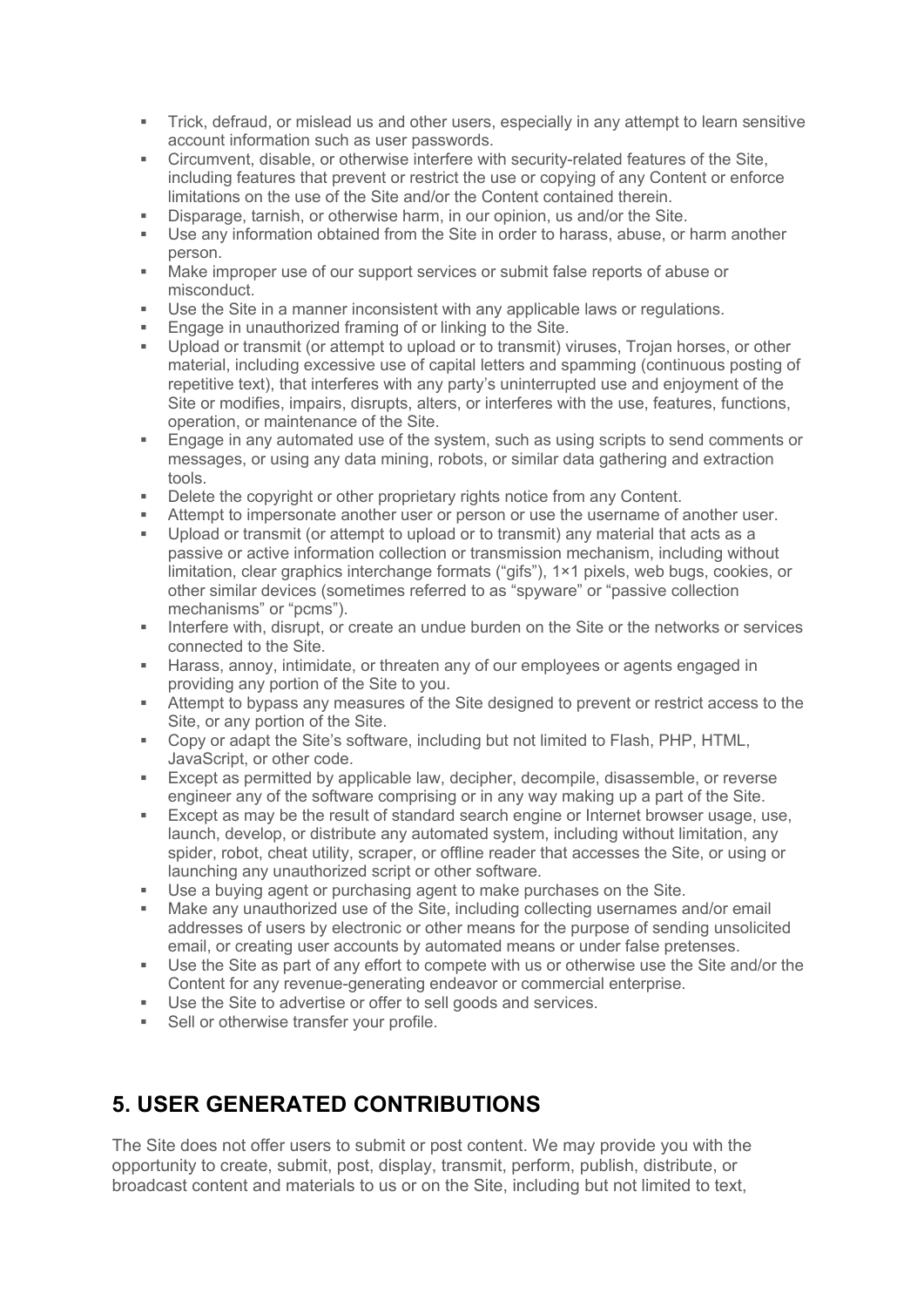writings, video, audio, photographs, graphics, comments, suggestions, or personal information or other material (collectively, "Contributions"). Contributions may be viewable by other users of the Site and through third-party websites. As such, any Contributions you transmit may be treated in accordance with the Site Privacy Policy. When you create or make available any Contributions, you thereby represent and warrant that:

- The creation, distribution, transmission, public display, or performance, and the accessing, downloading, or copying of your Contributions do not and will not infringe the proprietary rights, including but not limited to the copyright, patent, trademark, trade secret, or moral rights of any third party.
- § You are the creator and owner of or have the necessary licenses, rights, consents, releases, and permissions to use and to authorize us, the Site, and other users of the Site to use your Contributions in any manner contemplated by the Site and these Terms of Use.
- § You have the written consent, release, and/or permission of each and every identifiable individual person in your Contributions to use the name or likeness of each and every such identifiable individual person to enable inclusion and use of your Contributions in any manner contemplated by the Site and these Terms of Use.
- Your Contributions are not false, inaccurate, or misleading.
- Your Contributions are not unsolicited or unauthorized advertising, promotional materials, pyramid schemes, chain letters, spam, mass mailings, or other forms of solicitation.
- § Your Contributions are not obscene, lewd, lascivious, filthy, violent, harassing, libellous, slanderous, or otherwise objectionable (as determined by us).
- § Your Contributions do not ridicule, mock, disparage, intimidate, or abuse anyone.
- § Your Contributions are not used to harass or threaten (in the legal sense of those terms) any other person and to promote violence against a specific person or class of people.
- Your Contributions do not violate any applicable law, regulation, or rule.
- Your Contributions do not violate the privacy or publicity rights of any third party.
- Your Contributions do not violate any applicable law concerning child pornography, or otherwise intended to protect the health or well-being of minors.
- § Your Contributions do not include any offensive comments that are connected to race, national origin, gender, sexual preference, or physical handicap.
- § Your Contributions do not otherwise violate, or link to material that violates, any provision of these Terms of Use, or any applicable law or regulation.

Any use of the Site in violation of the foregoing violates these Terms of Use and may result in, among other things, termination, or suspension of your rights to use the Site.

# **6. CONTRIBUTION LICENSE**

You and the Site agree that we may access, store, process, and use any information and personal data that you provide following the terms of the Privacy Policy and your choices (including settings).

By submitting suggestions or other feedback regarding the Site, you agree that we can use and share such feedback for any purpose without compensation to you.

We do not assert any ownership over your Contributions. You retain full ownership of all of your Contributions and any intellectual property rights, or other proprietary rights associated with your Contributions. We are not liable for any statements or representations in your Contributions provided by you in any area on the Site. You are solely responsible for your Contributions to the Site and you expressly agree to exonerate us from any and all responsibility and to refrain from any legal action against us regarding your Contributions.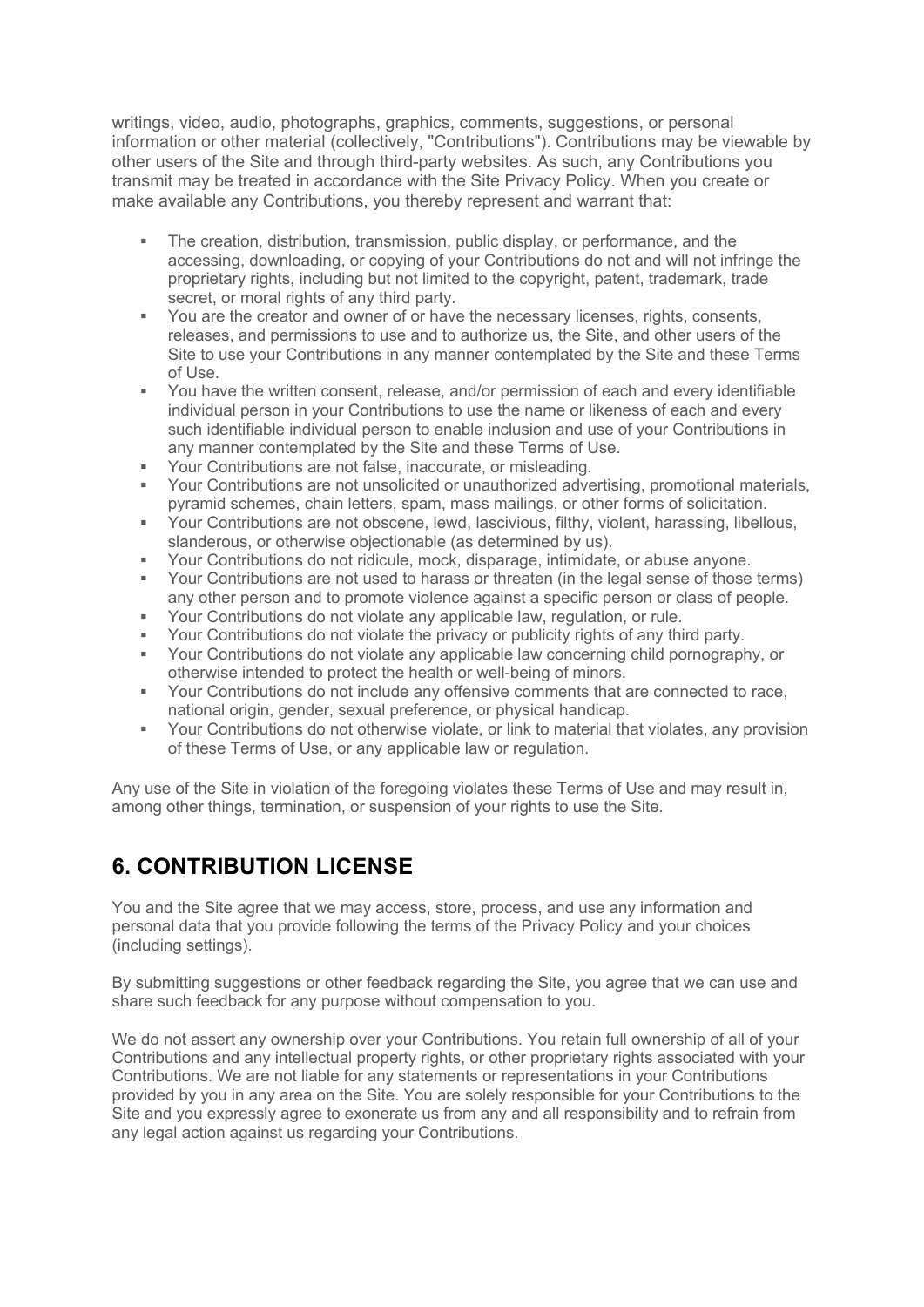# **7. SUBMISSIONS**

You acknowledge and agree that any questions, comments, suggestions, ideas, feedback, or other information regarding the Site ("Submissions") provided by you to us are non-confidential and shall become our sole property. We shall own exclusive rights, including all intellectual property rights, and shall be entitled to the unrestricted use and dissemination of these Submissions for any lawful purpose, commercial or otherwise, without acknowledgment or compensation to you. You hereby waive all moral rights to any such Submissions, and you hereby warrant that any such Submissions are original with you or that you have the right to submit such Submissions. You agree there shall be no recourse against us for any alleged or actual infringement or misappropriation of any proprietary right in your Submissions.

# **8. THIRD-PARTY WEBSITE AND CONTENT**

The Site may contain (or you may be sent via the Site) links to other websites ("Third-Party Websites") as well as articles, photographs, text, graphics, pictures, designs, music, sound, video, information, applications, software, and other content or items belonging to or originating from third parties ("Third-Party Content"). Such Third-Party Websites and Third-Party Content are not investigated, monitored, or checked for accuracy, appropriateness, or completeness by us, and we are not responsible for any Third-Party Websites accessed through the Site or any Third-Party Content posted on, available through, or installed from the Site, including the content, accuracy, offensiveness, opinions, reliability, privacy practices, or other policies of or contained in the Third-Party Websites or the Third-Party Content. Inclusion of, linking to, or permitting the use or installation of any Third-Party Websites or any Third-Party Content does not imply approval or endorsement thereof by us. If you decide to leave the Site and access the Third-Party Websites or to use or install any Third-Party Content, you do so at your own risk, and you should be aware these Terms of Use no longer govern. You should review the applicable terms and policies, including privacy and data gathering practices, of any website to which you navigate from the Site or relating to any applications you use or install from the Site. Any purchases you make through Third-Party Websites will be through other websites and from other companies, and we take no responsibility whatsoever in relation to such purchases which are exclusively between you and the applicable third party. You agree and acknowledge that we do not endorse the products or services offered on Third-Party Websites and you shall hold us harmless from any harm caused by your purchase of such products or services. Additionally, you shall hold us harmless from any losses sustained by you or harm caused to you relating to or resulting in any way from any Third-Party Content or any contact with Third-Party Websites.

# **9. SITE MANAGEMENT**

We reserve the right, but not the obligation, to: (1) monitor the Site for violations of these Terms of Use; (2) take appropriate legal action against anyone who, in our sole discretion, violates the law or these Terms of Use, including without limitation, reporting such user to law enforcement authorities; (3) in our sole discretion and without limitation, refuse, restrict access to, limit the availability of, or disable (to the extent technologically feasible) any of your Contributions or any portion thereof; (4) in our sole discretion and without limitation, notice, or liability, to remove from the Site or otherwise disable all files and content that are excessive in size or are in any way burdensome to our systems; and (5) otherwise manage the Site in a manner designed to protect our rights and property and to facilitate the proper functioning of the Site.

# **10. PRIVACY POLICY**

We care about data privacy and security. Please review our Privacy Policy: By using the Site, you agree to be bound by our Privacy Policy, which is incorporated into these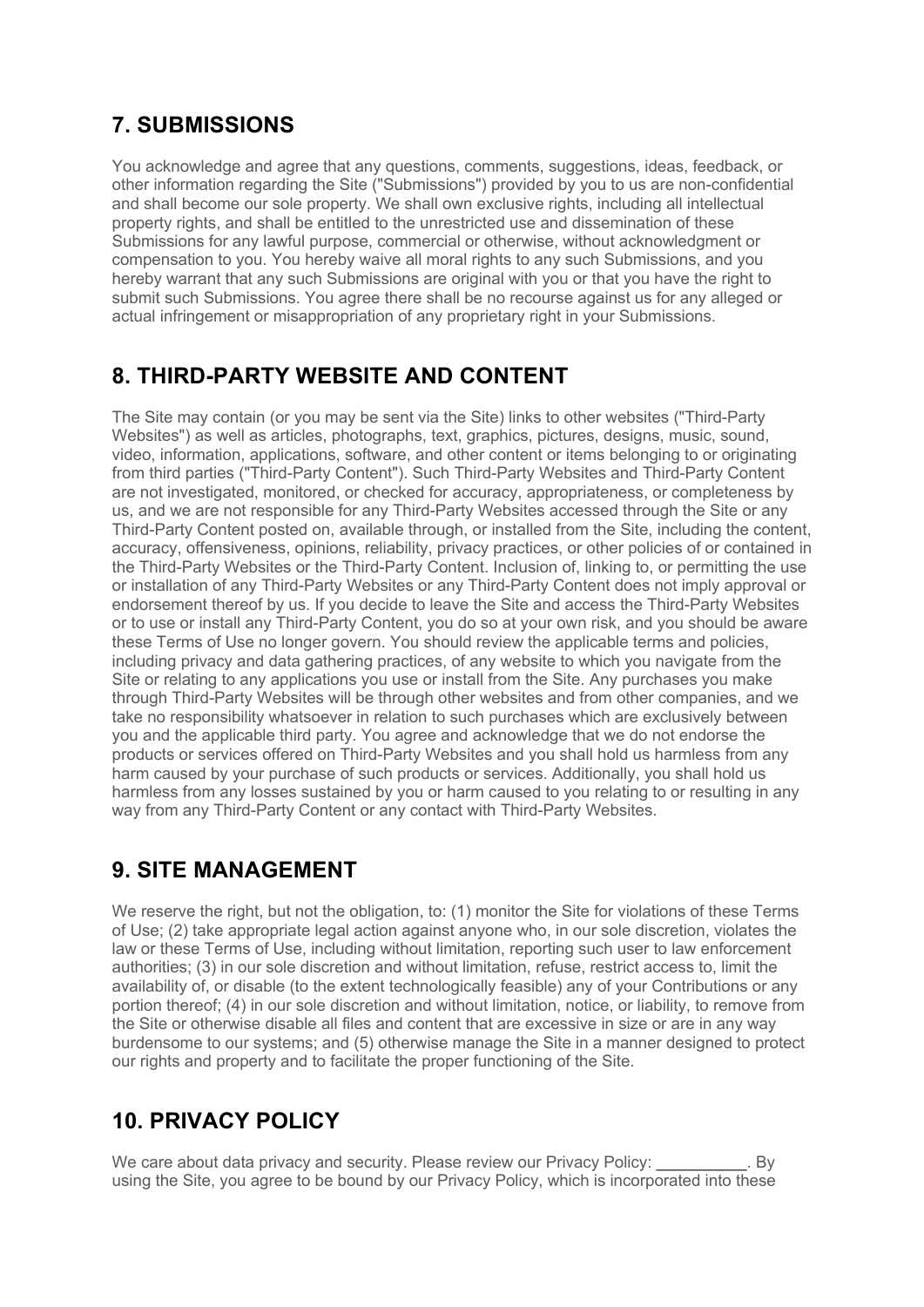Terms of Use. Please be advised the Site is hosted in India. If you access the Site from any other region of the world with laws or other requirements governing personal data collection, use, or disclosure that differ from applicable laws in India, then through your continued use of the Site, you are transferring your data to India, and you agree to have your data transferred to and processed in India.

# **11. TERM AND TERMINATION**

These Terms of Use shall remain in full force and effect while you use the Site. WITHOUT LIMITING ANY OTHER PROVISION OF THESE TERMS OF USE, WE RESERVE THE RIGHT TO, IN OUR SOLE DISCRETION AND WITHOUT NOTICE OR LIABILITY, DENY ACCESS TO AND USE OF THE SITE (INCLUDING BLOCKING CERTAIN IP ADDRESSES), TO ANY PERSON FOR ANY REASON OR FOR NO REASON, INCLUDING WITHOUT LIMITATION FOR BREACH OF ANY REPRESENTATION, WARRANTY, OR COVENANT CONTAINED IN THESE TERMS OF USE OR OF ANY APPLICABLE LAW OR REGULATION. WE MAY TERMINATE YOUR USE OR PARTICIPATION IN THE SITE OR DELETE ANY CONTENT OR INFORMATION THAT YOU POSTED AT ANY TIME, WITHOUT WARNING, IN OUR SOLE DISCRETION.

If we terminate or suspend your account for any reason, you are prohibited from registering and creating a new account under your name, a fake or borrowed name, or the name of any third party, even if you may be acting on behalf of the third party. In addition to terminating or suspending your account, we reserve the right to take appropriate legal action, including without limitation pursuing civil, criminal, and injunctive redress.

# **12. MODIFICATIONS AND INTERRUPTIONS**

We reserve the right to change, modify, or remove the contents of the Site at any time or for any reason at our sole discretion without notice. However, we have no obligation to update any information on our Site. We also reserve the right to modify or discontinue all or part of the Site without notice at any time. We will not be liable to you or any third party for any modification, price change, suspension, or discontinuance of the Site.

We cannot guarantee the Site will be available at all times. We may experience hardware, software, or other problems or need to perform maintenance related to the Site, resulting in interruptions, delays, or errors. We reserve the right to change, revise, update, suspend, discontinue, or otherwise modify the Site at any time or for any reason without notice to you. You agree that we have no liability whatsoever for any loss, damage, or inconvenience caused by your inability to access or use the Site during any downtime or discontinuance of the Site. Nothing in these Terms of Use will be construed to obligate us to maintain and support the Site or to supply any corrections, updates, or releases in connection therewith.

# **13. GOVERNING LAW**

These Terms shall be governed by and defined following the laws of India. CWD Limited and yourself irrevocably consent that the courts of India shall have exclusive jurisdiction to resolve any dispute which may arise in connection with these terms.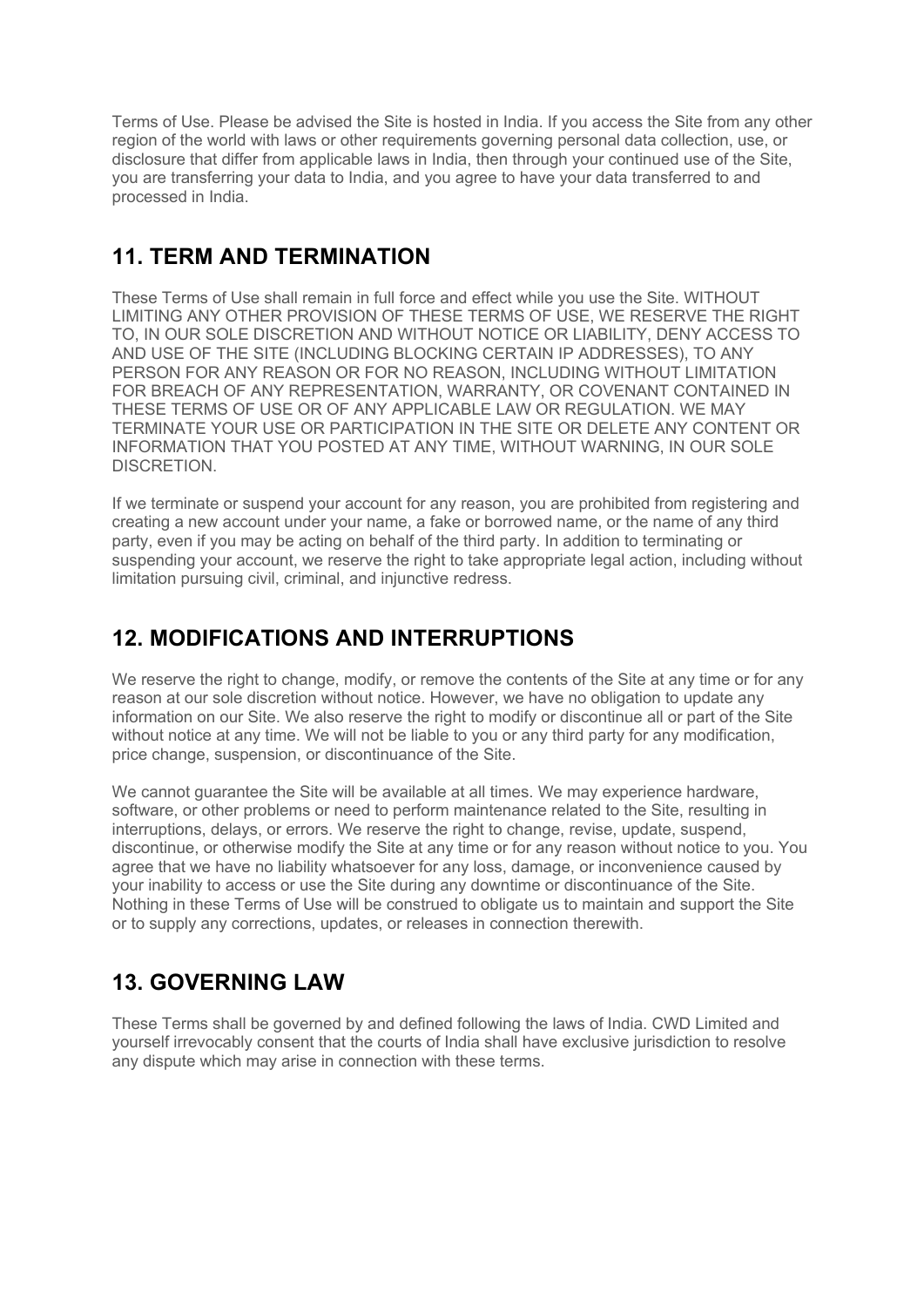# **14. DISPUTE RESOLUTION**

#### **Informal Negotiations**

To expedite resolution and control the cost of any dispute, controversy, or claim related to these Terms of Use (each "Dispute" and collectively, the "Disputes") brought by either you or us (individually, a "Party" and collectively, the "Parties"), the Parties agree to first attempt to negotiate any Dispute (except those Disputes expressly provided below) informally for at least thirty (30) days before initiating arbitration. Such informal negotiations commence upon written notice from one Party to the other Party.

#### **Binding Arbitration**

Any dispute arising out of or in connection with this contract, including any question regarding its existence, validity, or termination, shall be referred to and finally resolved by the International Commercial Arbitration Court under the European Arbitration Chamber (Belgium, Brussels, Avenue Louise, 146) according to the Rules of this ICAC, which, as a result of referring to it, is considered as the part of this clause. The number of arbitrators shall be three (3). The seat, or legal place, of arbitration shall be Singapore, Singapore. The language of the proceedings shall be English. The governing law of the contract shall be the substantive law of Singapore.

#### **Restrictions**

The Parties agree that any arbitration shall be limited to the Dispute between the Parties individually. To the full extent permitted by law, (a) no arbitration shall be joined with any other proceeding; (b) there is no right or authority for any Dispute to be arbitrated on a class-action basis or to utilize class action procedures; and (c) there is no right or authority for any Dispute to be brought in a purported representative capacity on behalf of the general public or any other persons.

#### **Exceptions to Informal Negotiations and Arbitration**

The Parties agree that the following Disputes are not subject to the above provisions concerning informal negotiations and binding arbitration: (a) any Disputes seeking to enforce or protect, or concerning the validity of, any of the intellectual property rights of a Party; (b) any Dispute related to, or arising from, allegations of theft, piracy, invasion of privacy, or unauthorized use; and (c) any claim for injunctive relief. If this provision is found to be illegal or unenforceable, then neither Party will elect to arbitrate any Dispute falling within that portion of this provision found to be illegal or unenforceable and such Dispute shall be decided by a court of competent jurisdiction within the courts listed for jurisdiction above, and the Parties agree to submit to the personal jurisdiction of that court.

# **15. CORRECTIONS**

There may be information on the Site that contains typographical errors, inaccuracies, or omissions, including descriptions, pricing, availability, and various other information. We reserve the right to correct any errors, inaccuracies, or omissions and to change or update the information on the Site at any time, without prior notice.

# **16. DISCLAIMER**

THE SITE IS PROVIDED ON AN AS-IS AND AS-AVAILABLE BASIS. YOU AGREE THAT YOUR USE OF THE SITE AND OUR SERVICES WILL BE AT YOUR SOLE RISK. TO THE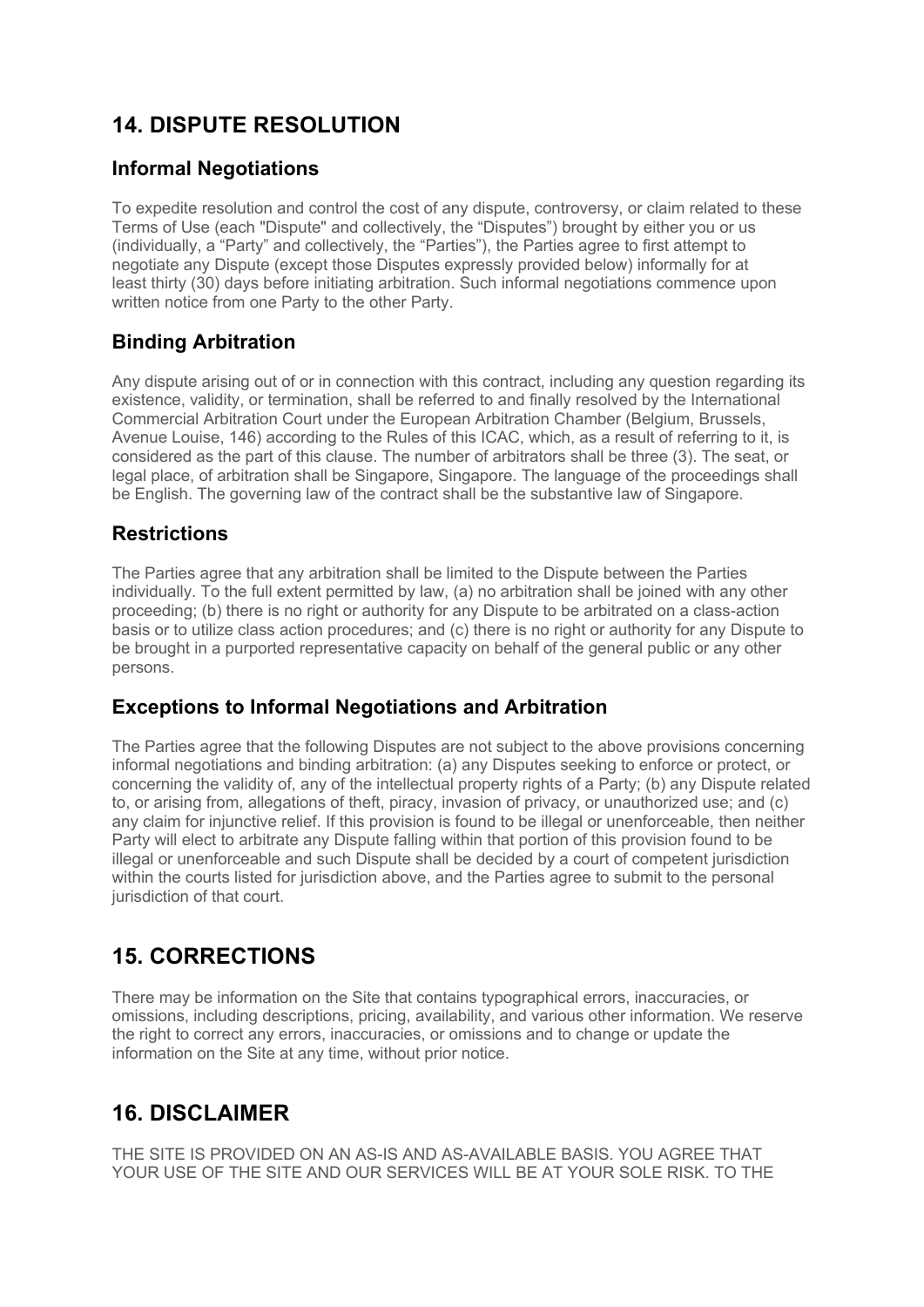FULLEST EXTENT PERMITTED BY LAW, WE DISCLAIM ALL WARRANTIES, EXPRESS OR IMPLIED, IN CONNECTION WITH THE SITE AND YOUR USE THEREOF, INCLUDING, WITHOUT LIMITATION, THE IMPLIED WARRANTIES OF MERCHANTABILITY, FITNESS FOR A PARTICULAR PURPOSE, AND NON-INFRINGEMENT. WE MAKE NO WARRANTIES OR REPRESENTATIONS ABOUT THE ACCURACY OR COMPLETENESS OF THE SITE'S CONTENT OR THE CONTENT OF ANY WEBSITES LINKED TO THE SITE AND WE WILL ASSUME NO LIABILITY OR RESPONSIBILITY FOR ANY (1) ERRORS, MISTAKES, OR INACCURACIES OF CONTENT AND MATERIALS, (2) PERSONAL INJURY OR PROPERTY DAMAGE, OF ANY NATURE WHATSOEVER, RESULTING FROM YOUR ACCESS TO AND USE OF THE SITE, (3) ANY UNAUTHORIZED ACCESS TO OR USE OF OUR SECURE SERVERS AND/OR ANY AND ALL PERSONAL INFORMATION AND/OR FINANCIAL INFORMATION STORED THEREIN, (4) ANY INTERRUPTION OR CESSATION OF TRANSMISSION TO OR FROM THE SITE, (5) ANY BUGS, VIRUSES, TROJAN HORSES, OR THE LIKE WHICH MAY BE TRANSMITTED TO OR THROUGH THE SITE BY ANY THIRD PARTY, AND/OR (6) ANY ERRORS OR OMISSIONS IN ANY CONTENT AND MATERIALS OR FOR ANY LOSS OR DAMAGE OF ANY KIND INCURRED AS A RESULT OF THE USE OF ANY CONTENT POSTED, TRANSMITTED, OR OTHERWISE MADE AVAILABLE VIA THE SITE. WE DO NOT WARRANT, ENDORSE, GUARANTEE, OR ASSUME RESPONSIBILITY FOR ANY PRODUCT OR SERVICE ADVERTISED OR OFFERED BY A THIRD PARTY THROUGH THE SITE, ANY HYPERLINKED WEBSITE, OR ANY WEBSITE OR MOBILE APPLICATION FEATURED IN ANY BANNER OR OTHER ADVERTISING, AND WE WILL NOT BE A PARTY TO OR IN ANY WAY BE RESPONSIBLE FOR MONITORING ANY TRANSACTION BETWEEN YOU AND ANY THIRD-PARTY PROVIDERS OF PRODUCTS OR SERVICES. AS WITH THE PURCHASE OF A PRODUCT OR SERVICE THROUGH ANY MEDIUM OR IN ANY ENVIRONMENT, YOU SHOULD USE YOUR BEST JUDGMENT AND EXERCISE CAUTION WHERE APPROPRIATE.

### **17. LIMITATIONS OF LIABILITY**

IN NO EVENT WILL WE OR OUR DIRECTORS, EMPLOYEES, OR AGENTS BE LIABLE TO YOU OR ANY THIRD PARTY FOR ANY DIRECT, INDIRECT, CONSEQUENTIAL, EXEMPLARY, INCIDENTAL, SPECIAL, OR PUNITIVE DAMAGES, INCLUDING LOST PROFIT, LOST REVENUE, LOSS OF DATA, OR OTHER DAMAGES ARISING FROM YOUR USE OF THE SITE, EVEN IF WE HAVE BEEN ADVISED OF THE POSSIBILITY OF SUCH DAMAGES. NOTWITHSTANDING ANYTHING TO THE CONTRARY CONTAINED HEREIN, OUR LIABILITY TO YOU FOR ANY CAUSE WHATSOEVER AND REGARDLESS OF THE FORM OF THE ACTION, WILL AT ALL TIMES BE LIMITED TO THE LESSER OF THE AMOUNT PAID, IF ANY, BY YOU TO US OR \$5,000.00 USD. CERTAIN US STATE LAWS AND INTERNATIONAL LAWS DO NOT ALLOW LIMITATIONS ON IMPLIED WARRANTIES OR THE EXCLUSION OR LIMITATION OF CERTAIN DAMAGES. IF THESE LAWS APPLY TO YOU, SOME OR ALL OF THE ABOVE DISCLAIMERS OR LIMITATIONS MAY NOT APPLY TO YOU, AND YOU MAY HAVE ADDITIONAL RIGHTS.

# **18. INDEMNIFICATION**

You agree to defend, indemnify, and hold us harmless, including our subsidiaries, affiliates, and all of our respective officers, agents, partners, and employees, from and against any loss, damage, liability, claim, or demand, including reasonable attorneys' fees and expenses, made by any third party due to or arising out of: (1) use of the Site; (2) breach of these Terms of Use; (3) any breach of your representations and warranties set forth in these Terms of Use; (4) your violation of the rights of a third party, including but not limited to intellectual property rights; or (5) any overt harmful act toward any other user of the Site with whom you connected via the Site. Notwithstanding the foregoing, we reserve the right, at your expense, to assume the exclusive defence and control of any matter for which you are required to indemnify us, and you agree to cooperate, at your expense, with our defence of such claims. We will use reasonable efforts to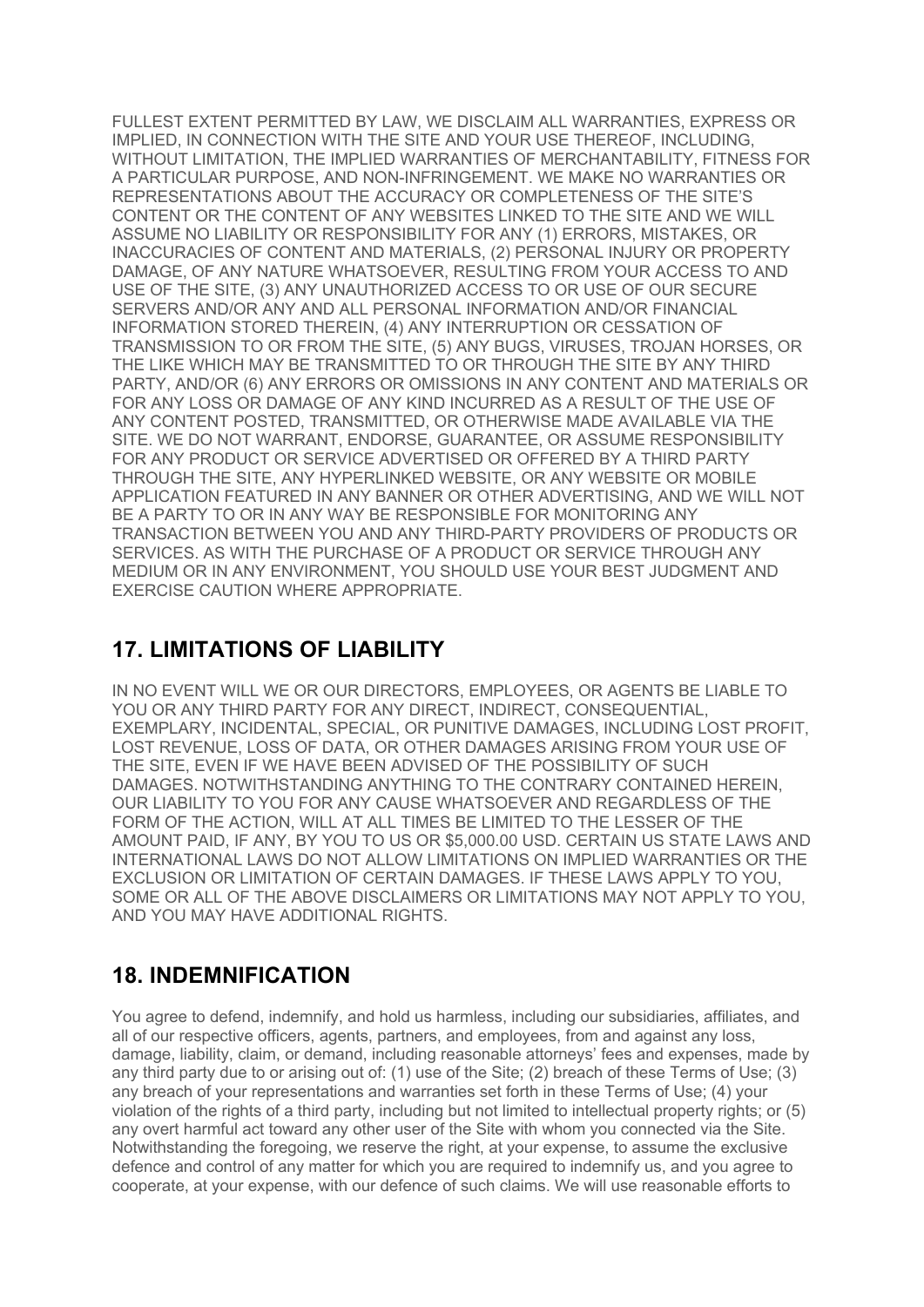notify you of any such claim, action, or proceeding which is subject to this indemnification upon becoming aware of it.

# **19. USER DATA**

We will maintain certain data that you transmit to the Site for the purpose of managing the performance of the Site, as well as data relating to your use of the Site. Although we perform regular routine backups of data, you are solely responsible for all data that you transmit or that relates to any activity you have undertaken using the Site. You agree that we shall have no liability to you for any loss or corruption of any such data, and you hereby waive any right of action against us arising from any such loss or corruption of such data.

### **20. ELECTRONIC COMMUNICATIONS, TRANSACTIONS, AND SIGNATURES**

Visiting the Site, sending us emails, and completing online forms constitute electronic communications. You consent to receive electronic communications, and you agree that all agreements, notices, disclosures, and other communications we provide to you electronically, via email and on the Site, satisfy any legal requirement that such communication be in writing. YOU HEREBY AGREE TO THE USE OF ELECTRONIC SIGNATURES, CONTRACTS, ORDERS, AND OTHER RECORDS, AND TO ELECTRONIC DELIVERY OF NOTICES, POLICIES, AND RECORDS OF TRANSACTIONS INITIATED OR COMPLETED BY US OR VIA THE SITE. You hereby waive any rights or requirements under any statutes, regulations, rules, ordinances, or other laws in any jurisdiction which require an original signature or delivery or retention of nonelectronic records, or to payments or the granting of credits by any means other than electronic means.

# **21. MISCELLANEOUS**

These Terms of Use and any policies or operating rules posted by us on the Site or in respect to the Site constitute the entire agreement and understanding between you and us. Our failure to exercise or enforce any right or provision of these Terms of Use shall not operate as a waiver of such right or provision. These Terms of Use operate to the fullest extent permissible by law. We may assign any or all of our rights and obligations to others at any time. We shall not be responsible or liable for any loss, damage, delay, or failure to act caused by any cause beyond our reasonable control. If any provision or part of a provision of these Terms of Use is determined to be unlawful, void, or unenforceable, that provision or part of the provision is deemed severable from these Terms of Use and does not affect the validity and enforceability of any remaining provisions. There is no joint venture, partnership, employment, or agency relationship created between you and us as a result of these Terms of Use or use of the Site. You agree that these Terms of Use will not be construed against us by virtue of having drafted them. You hereby waive any and all defences you may have based on the electronic form of these Terms of Use and the lack of signing by the parties hereto to execute these Terms of Use.